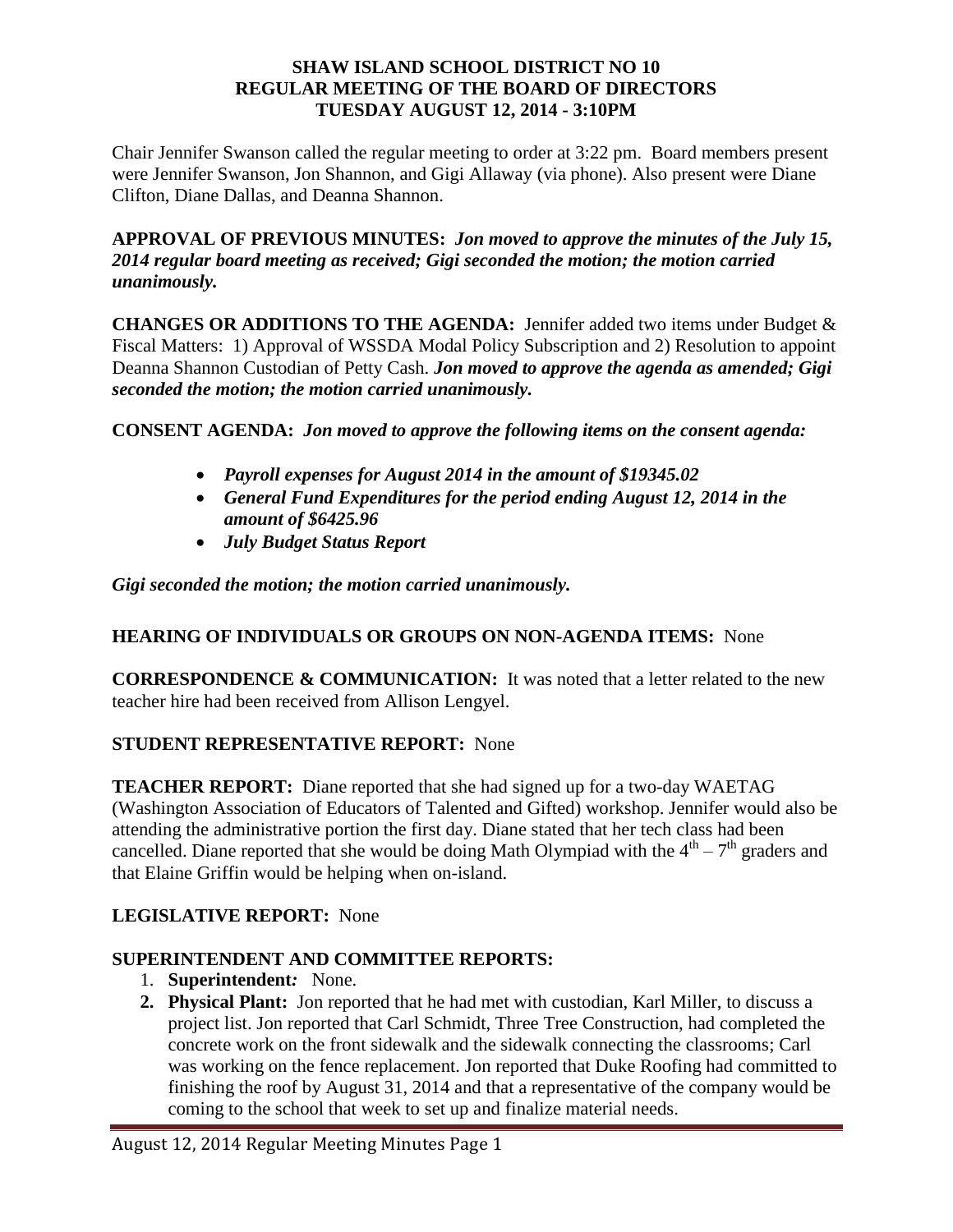- **3. Instructional Support:** Diane reported that an online Washington state history curriculum had been ordered. The new server had arrived and been dropped off at the ESD in Anacortes for set-up.
- **4. Administration:** None

# **PROGRAM, CURRICULUM, AND ASSESSMENT**

- **1. Second Reading of Revision to Policy 200-13 and 200-13P Curriculum Development and Adoption of instructional Materials:** *Gigi moved to approve Policy 200-13 and Procedure 200-13P as revised; Jon seconded the motion; the motion carried unanimously.*
- **2. Approve School Health Service Contract for 2014-15:** *Jon moved that the 2014-15 Health Services Contract be approved; Gigi seconded the motion; the motion carried unanimously.*
- **3. Approve Overnight Field Trip to Canoe Island September 15th and 16th:** Jon inquired about chaperones; Diane Clifton responded that an adequate number of chaperones of both genders were available. *Jon moved that the overnight field trip to Canoe Island be approved; Gigi seconded the motion; the motion carried unanimously.*
- **4. Approve Revised Use of Electronic Devices and Electronic Information System Access:** Diane presented the new Use of Electronic Devices and Electronic Information System Access guidelines and student/parent acceptance form. *Gigi moved that the guidelines be approved; Jon seconded the motion; the motion carried unanimously.*

# **PERSONNEL**

- 1. **Approve Revised 2014-2015 Contract for Diane Clifton:** *Jon moved that the revised 2014-2015 contract for Diane Clifton be approved; Gigi seconded the motion; the motion carried unanimously.*
- 2. **Approve Lead Teacher Stipend for Diane Clifton:** *Jon moved that the Lead Teacher Stipend for Diane Clifton be approved; Gigi seconded the motion; the motion carried unanimously*
- **3. Approve Recommendation of Interview Committee for Additional Certified Teacher/Approve Contract:** Jennifer reported that a teacher selection committee consisting of Jennifer Swanson, Diane Clifton, Elaine Griffin, and Deanna Shannon had interviewed one applicant, Rachael Brown, for the open teacher position*.* No other applications had been received. Jennifer stated that the committee recommended that Rachael Brown be hired. *Jon moved to approve the recommendation of the hiring committee; Gigi seconded the motion; the motion carried unanimously. Jon moved that the 2014-15 contract for Rachael Brown be approved; Gigi seconded the motion; the motion carried unanimously.*
- 4. **Approve Business/Office Manager Salary Schedule:** Jennifer stated that the Business/Office Manager salary schedule had been revised to match the job opening announcement and that Deanna Shannon had been offered the job at the 4.5 years level. *Gigi moved to approve the new Business/Office Manager Salary Schedule and to approve Deanna at 4.5 years; Jennifer seconded the motion; Gigi and Jennifer approved the motion; Jon abstained.*
- 5. **Review of Letters of Interest for School Board Vacancies/Set Interview Schedule:** Jennifer stated that 5 letters of interest had been received from the following: John Bogert, Shirley Lange, Allison Lengyel, Cari Miller, and Alice Nelsen. An interview date was discussed; Jennifer should contact applicants for availability for an August  $25<sup>th</sup>$  or  $26<sup>th</sup>$  interview date.